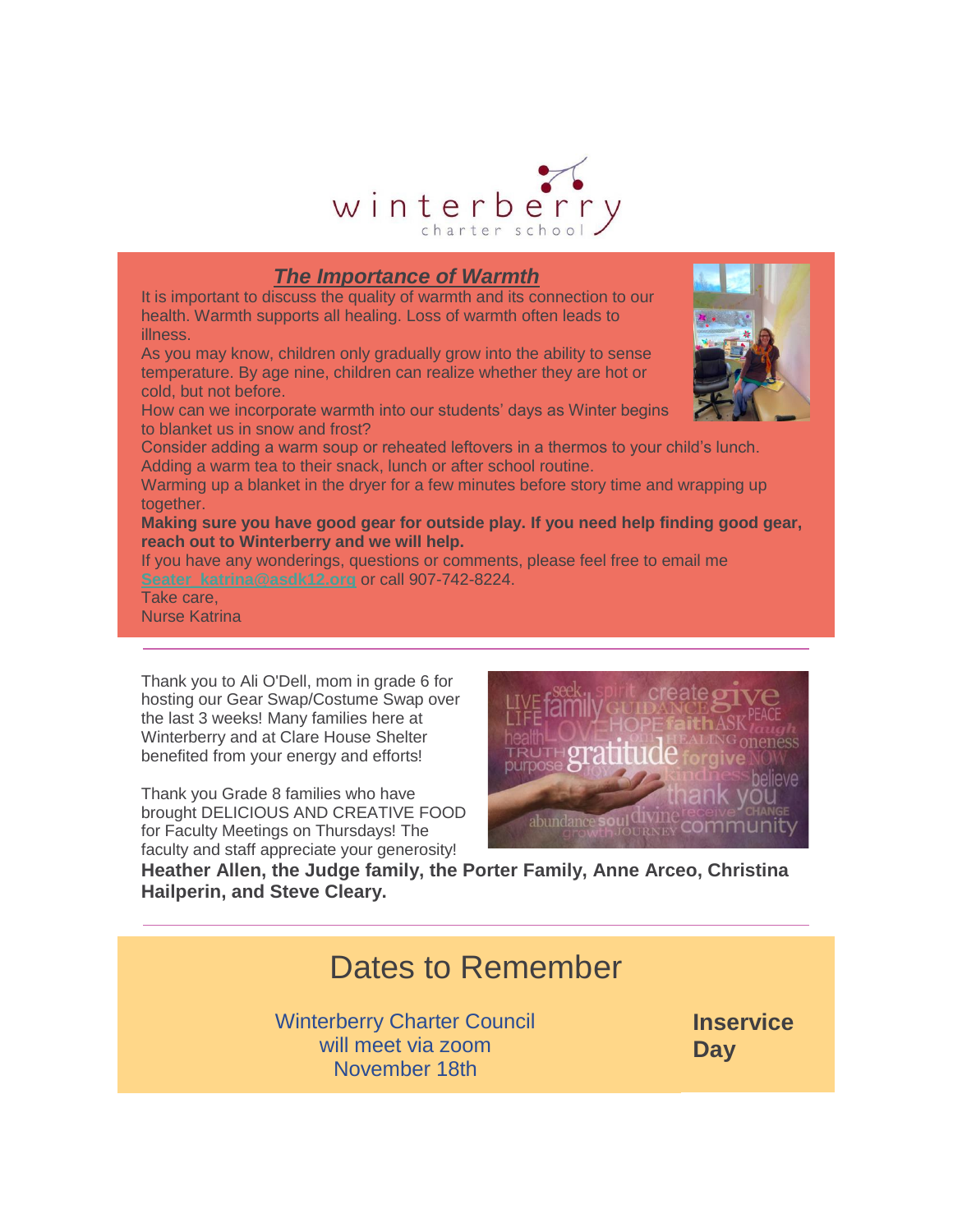### 6:00pm

#### **Time: 3rd Thursday of the month at 6pm**

Topic: Winterberry Charter Council Time: 6pm Join Zoom Meeting [https://asdk12.zoom.us/j/519426010](https://nam12.safelinks.protection.outlook.com/?url=https%3A%2F%2Fr20.rs6.net%2Ftn.jsp%3Ff%3D001Gf5KhV2P-i_wYqJVbJomTFxetajeueSV3pMqV_hAt44KjC6pLzcIOBhM8hvNd-XquWJ3IdrEAPk3poWJN9MwqWl_KD751oOtjCy5Z8TOOpF8gkKsIyMwVgncpdx9_8FZ1VZw7b7od1aKRduy3mQlbDkLlYZmPAJ2MVVxL3cGUxy-s2lXak3Nd2zcwHemNtQXaI7ZnFqOgaLWiApn5KU0kZGiGRNhQyAX6aG-WAi5Tiuq72VlCBwTdfsDrh7MihbjUU_hYjXyiD94VMzMixmYJpanaRmCVuOECfegWdtWd2B607EZqCvT18OLxfPc_5xyKWek9_VTDr5I8ApHvDxlybFUaNlKHjRylb0GoGBhuno_1-CFgXlsTq7uVsHj1BtN3nphElReKAOfyk61RtZqMYiEboiNLx2DP6MiBeNYvXx5IK_Yyz2z4LDWYuN8W3SionSYnyTKK2wivn28cxOrfOPVfcD5nF5fAwznPT-blHGq3MIbkATXmuLT1vBrVNjgND3RSS7zSmQiwwWa5yD-fcZb9xsLCCn5a2rpuas_H-nQxlZmUK5ZWGLCueG_oE__AOoRoUVJ-aKSLpqGo13vxl7HTLEjilNHNbAWPJqgNEKUQtnWxS0nr0oLdwIjjZCChszQAp3kHF03b8LxYj1EUgsfL_TZv0LbW9DBuMe6gdDSCTeB9IZqqOg_FJ279UsvG1IZpeD_A_RPFP7FLuBAGQ%3D%3D%26c%3DwZyuIO66lTYBsDHSmFMaUBN286iwg9Nk6HuZeEZweE3D4SLbCn9NNQ%3D%3D%26ch%3DbU_hr3rW3D3812jrcPsJ6o8LlAsPBij2Elj_RDXGI6cJq1zBXFSnhg%3D%3D&data=04%7C01%7Cgarrels_shana%40asdk12.org%7C5131d74eccfa4387310008d99a562be2%7C036ce601e95a4e46a3bd6b742ed4bb35%7C0%7C0%7C637710517174600452%7CUnknown%7CTWFpbGZsb3d8eyJWIjoiMC4wLjAwMDAiLCJQIjoiV2luMzIiLCJBTiI6Ik1haWwiLCJXVCI6Mn0%3D%7C1000&sdata=03TafrgsUBRYj1BvJPIWfkGQcCK3FEzLMAo87StVK2I%3D&reserved=0)

> Winterberry Parent Guild will meet via zoom November 4th 6:00pm

**NO SCHOOL for kids** November 11th

**Thanksgiv ing Break NO SCHOOL for kids** November 25 and 26th

## **Time: 1st Thursday of the month at 6pm**

Topic: WPG Zoom Meeting

Join Zoom Meeting [https://asdk12.zoom.us/j/95290064733?pwd=ZEFyVXV1RCsyV1NP](https://nam12.safelinks.protection.outlook.com/?url=https%3A%2F%2Fr20.rs6.net%2Ftn.jsp%3Ff%3D001Gf5KhV2P-i_wYqJVbJomTFxetajeueSV3pMqV_hAt44KjC6pLzcIOBhM8hvNd-Xqa8h_DPiqu9QBLcZI18P3AJdK2tw50TmPcQt5auBWJdNiux2qv9Y0c7QTdVmDaVa5PdID4uqcxUwW3E8UmbYoQUQ6EGzIjZLBzuW9uIU6FHM6dqGxaUA9GmHAlxDj4kFSlDd9kRriFnZkWYjhrZMWQSzMPTuZVploQqnmqZ5j8MO005-aRFV-63e-8-QlH3IOfR6nUO9y7GNVsQCXTJ4nPoLw1svuBLZ9ktQSMXD0PdlEvthVp9dyAVEukIi9OxwC_7c3hIdSQcU8KCEPUvNbCmmCNMv5EPPFCH1-OqOyZ8MaJ_A8p5L7s5uspuAFMP_aF3hIL85mzoEKVPM7Fd-sIhsuDMUVkbwkrpl_SofIzdlKDrftyyTIIJQhkTnaW9L-10WFvEIjj1wkLQkvRdMVdv5aWIc7fwcwQiZVFG-bXWdUe6wRWVqfjvpGVflJgMqiku6WEYfq8uyEdbXOnO8RcM9Ydn6SETIBAadKGtc2HDbzOQKdWSUuxloZjdwfP81LBFnEC679AKmKJEtr_9k0X2uk6_y6FhxsfxmJBYLT4uA1ZAEiL1hrtHl2d99p1Gaq5KtVUtjjForL5aSfU5uqLmfFfw-KWQH4uJKK7Xc-jKOW5PkQWuC-gQgUNmZp_4iiwtRL8zR79J1O-CW5v61Y7ELVxdvXn9oDIyL3me3OzHJqJ1P8TXQDbSqRizjPhKTXrTrOYUJxzj_7hCUvOn7vtQ%3D%3D%26c%3DwZyuIO66lTYBsDHSmFMaUBN286iwg9Nk6HuZeEZweE3D4SLbCn9NNQ%3D%3D%26ch%3DbU_hr3rW3D3812jrcPsJ6o8LlAsPBij2Elj_RDXGI6cJq1zBXFSnhg%3D%3D&data=04%7C01%7Cgarrels_shana%40asdk12.org%7C5131d74eccfa4387310008d99a562be2%7C036ce601e95a4e46a3bd6b742ed4bb35%7C0%7C0%7C637710517174610407%7CUnknown%7CTWFpbGZsb3d8eyJWIjoiMC4wLjAwMDAiLCJQIjoiV2luMzIiLCJBTiI6Ik1haWwiLCJXVCI6Mn0%3D%7C1000&sdata=YKZWtIIVcyDodWwMcD9FkrifjeB1Ws9E8ZdMBlqJx44%3D&reserved=0) [K3lHVnlEeTdYZz09](https://nam12.safelinks.protection.outlook.com/?url=https%3A%2F%2Fr20.rs6.net%2Ftn.jsp%3Ff%3D001Gf5KhV2P-i_wYqJVbJomTFxetajeueSV3pMqV_hAt44KjC6pLzcIOBhM8hvNd-Xqa8h_DPiqu9QBLcZI18P3AJdK2tw50TmPcQt5auBWJdNiux2qv9Y0c7QTdVmDaVa5PdID4uqcxUwW3E8UmbYoQUQ6EGzIjZLBzuW9uIU6FHM6dqGxaUA9GmHAlxDj4kFSlDd9kRriFnZkWYjhrZMWQSzMPTuZVploQqnmqZ5j8MO005-aRFV-63e-8-QlH3IOfR6nUO9y7GNVsQCXTJ4nPoLw1svuBLZ9ktQSMXD0PdlEvthVp9dyAVEukIi9OxwC_7c3hIdSQcU8KCEPUvNbCmmCNMv5EPPFCH1-OqOyZ8MaJ_A8p5L7s5uspuAFMP_aF3hIL85mzoEKVPM7Fd-sIhsuDMUVkbwkrpl_SofIzdlKDrftyyTIIJQhkTnaW9L-10WFvEIjj1wkLQkvRdMVdv5aWIc7fwcwQiZVFG-bXWdUe6wRWVqfjvpGVflJgMqiku6WEYfq8uyEdbXOnO8RcM9Ydn6SETIBAadKGtc2HDbzOQKdWSUuxloZjdwfP81LBFnEC679AKmKJEtr_9k0X2uk6_y6FhxsfxmJBYLT4uA1ZAEiL1hrtHl2d99p1Gaq5KtVUtjjForL5aSfU5uqLmfFfw-KWQH4uJKK7Xc-jKOW5PkQWuC-gQgUNmZp_4iiwtRL8zR79J1O-CW5v61Y7ELVxdvXn9oDIyL3me3OzHJqJ1P8TXQDbSqRizjPhKTXrTrOYUJxzj_7hCUvOn7vtQ%3D%3D%26c%3DwZyuIO66lTYBsDHSmFMaUBN286iwg9Nk6HuZeEZweE3D4SLbCn9NNQ%3D%3D%26ch%3DbU_hr3rW3D3812jrcPsJ6o8LlAsPBij2Elj_RDXGI6cJq1zBXFSnhg%3D%3D&data=04%7C01%7Cgarrels_shana%40asdk12.org%7C5131d74eccfa4387310008d99a562be2%7C036ce601e95a4e46a3bd6b742ed4bb35%7C0%7C0%7C637710517174610407%7CUnknown%7CTWFpbGZsb3d8eyJWIjoiMC4wLjAwMDAiLCJQIjoiV2luMzIiLCJBTiI6Ik1haWwiLCJXVCI6Mn0%3D%7C1000&sdata=YKZWtIIVcyDodWwMcD9FkrifjeB1Ws9E8ZdMBlqJx44%3D&reserved=0)

Meeting ID: 952 9006 4733 Passcode: WPG

[Log your Volunteer hours](https://nam12.safelinks.protection.outlook.com/?url=https%3A%2F%2Fr20.rs6.net%2Ftn.jsp%3Ff%3D001Gf5KhV2P-i_wYqJVbJomTFxetajeueSV3pMqV_hAt44KjC6pLzcIOJERyZ2IrQBwlJmhX6K5ZFXqh5Nri0RLeyDKxaJ8ZhVYCmCtbz8pECtq6INLRFFgK1q4Chz6Cn4t5zxK_HAf-xE-h9PC70mS4R2T9ERUzYG7Lgc7WpjWLyK-llhJoqk_O89iEYUSdjQyVDsOy-TfPdhLZ8qkpYtZABFi5D_2UsWQHLbqnlrBqt775azGkquPVgZ4HIRuUxtoNVOEwtgxaU-_C6p02If4fQ%3D%3D%26c%3DwZyuIO66lTYBsDHSmFMaUBN286iwg9Nk6HuZeEZweE3D4SLbCn9NNQ%3D%3D%26ch%3DbU_hr3rW3D3812jrcPsJ6o8LlAsPBij2Elj_RDXGI6cJq1zBXFSnhg%3D%3D&data=04%7C01%7Cgarrels_shana%40asdk12.org%7C5131d74eccfa4387310008d99a562be2%7C036ce601e95a4e46a3bd6b742ed4bb35%7C0%7C0%7C637710517174610407%7CUnknown%7CTWFpbGZsb3d8eyJWIjoiMC4wLjAwMDAiLCJQIjoiV2luMzIiLCJBTiI6Ik1haWwiLCJXVCI6Mn0%3D%7C1000&sdata=UjbmZkB5kdYuKzi542bCzAoIoi8Hf%2Beqd74ELktPOws%3D&reserved=0)

[Donate to GARDEN](https://nam12.safelinks.protection.outlook.com/?url=https%3A%2F%2Fr20.rs6.net%2Ftn.jsp%3Ff%3D001Gf5KhV2P-i_wYqJVbJomTFxetajeueSV3pMqV_hAt44KjC6pLzcIOERA8VCq6DAK4_5DdaePu3XttnHMD0AiCJBbuY8YJR2U19qNLB8Ckzzcaz-64lcLgyB5Pqz9SqttpL9cYdgIoq7uI6pyELE7lURMpB-kPfu5CPIrcIuvdoZh9zlvkGxzncTQc3u3XNMV0Qu7iCEF4O984te6l7l2cX9DIorj0M7N%26c%3DwZyuIO66lTYBsDHSmFMaUBN286iwg9Nk6HuZeEZweE3D4SLbCn9NNQ%3D%3D%26ch%3DbU_hr3rW3D3812jrcPsJ6o8LlAsPBij2Elj_RDXGI6cJq1zBXFSnhg%3D%3D&data=04%7C01%7Cgarrels_shana%40asdk12.org%7C5131d74eccfa4387310008d99a562be2%7C036ce601e95a4e46a3bd6b742ed4bb35%7C0%7C0%7C637710517174620361%7CUnknown%7CTWFpbGZsb3d8eyJWIjoiMC4wLjAwMDAiLCJQIjoiV2luMzIiLCJBTiI6Ik1haWwiLCJXVCI6Mn0%3D%7C1000&sdata=VtJiiUcOr31J1woTbhuCB3DJoW9tD%2F4iKgO5WgMDdSc%3D&reserved=0)